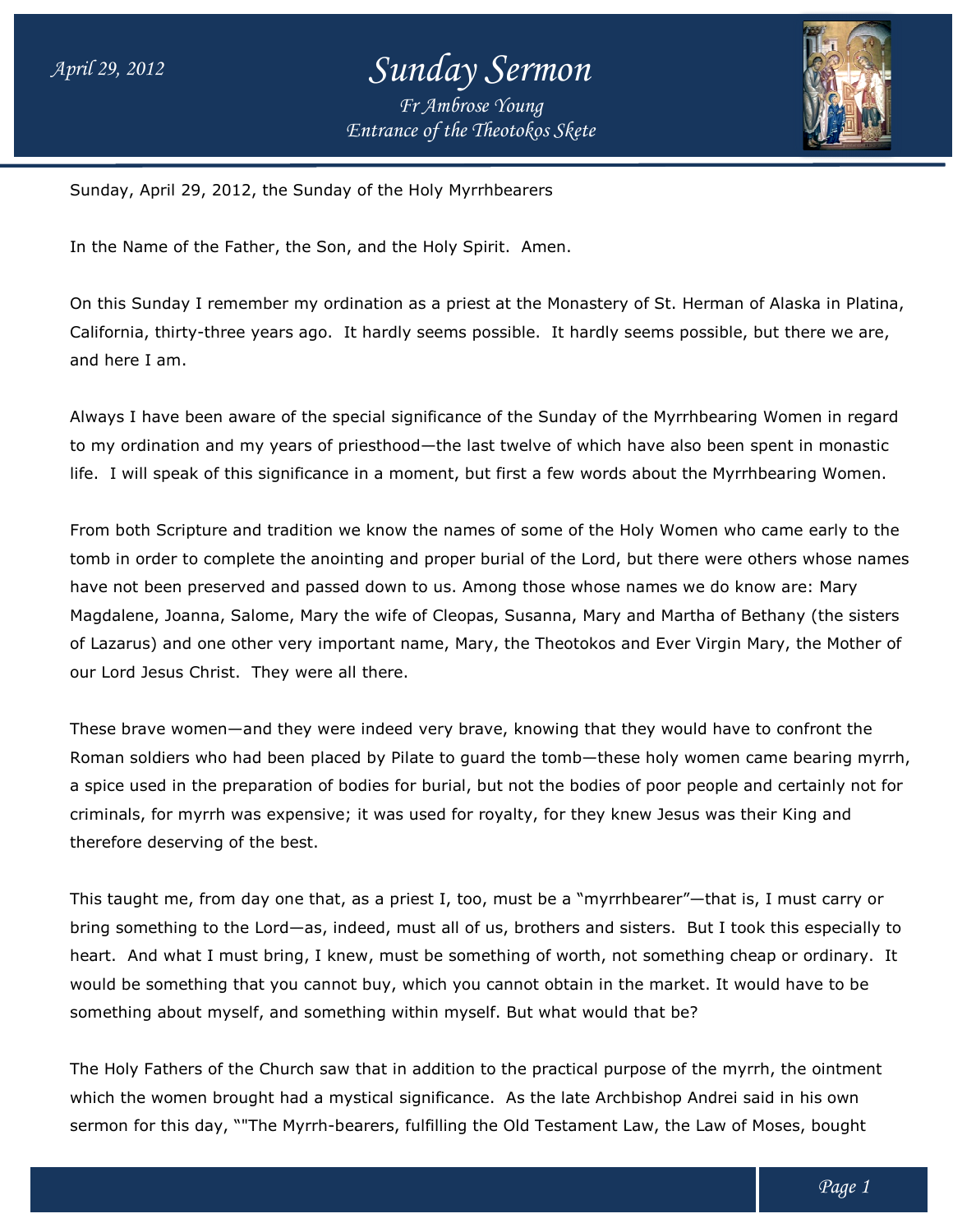## *Entrance of the Theotokos Skete Sunday Sermon Fr Ambrose Young*



perfumes and went to anoint His body, the body of Christ. And we, fulfilling the Law of the New Testament, perfumes and went to anoint His body, the body of Christ. And we, fulfilling the Law of the New Testamen<br>the Law of Christ, must also acquire *spiritual* perfumes - His commandments: humility, meekness, peaceloving - and we must anoint His body with spiritual oil (that is, love and mercy). And His body is the Church of Christ."

So that is the "myrrh" which I, as a priest—and every Orthodox priest and deacon--, knew I must somehow find a way to bring to Christ and His Church, and not just in the divine services and in the Divine Liturgy, but every day, for one does not stop being a priest after liturgical services have ended. Whether or not I have at all succeeded in doing that is doubtful, and awaits the merciful judgment of my Lord after I die. You see, I have made many mistakes in my life, both as a priest and as a spiritual father, as a monk and as a man. So please pray for me that, if I have not yet brought sufficient "myrrh" to Jesus and His Church, I will somehow yet do so…remembering, as I said, that this special "myrrh" must be humility, meekness, and peacefulness…! Church, I will somehow yet do so…remembering, as I said, that this special "myrrh" must be humility,<br>meekness, and peacefulness…!<br>Now…for some reason, on this particular anniversary—as I said, my thirty-third--I am also re find a way to bring to Christ and His Church, and not just in the divine services and in the Divi<br>ut every day, for one does not stop being a priest after liturgical services have ended. Whethe<br>ave at all succeeded in doin et brought sufficient "myrrh" to Jesus and His<br>|, that this special "myrrh" must be humility,<br>! said, my thirty-third--I am also remembering

something else about my ordination which I've not given much thought to before and want to share this morning.

In the Orthodox rite of ordination and just before the laying on of hands by the bishop, the priestly candidate is led around the holy table three times in what is called "The Dance of Isaiah". dance"—so this is not like any dancing we would know of in our culture--and Isaiah where the holy Prophet, after he foretells the coming of Jesus Christ, the Messiah and Savior of the world, writes: "<u>Rejoice</u> ye with Jerusalem, and be <u>glad</u> with her, all ye that love her: rejoice for joy with world, writes: "<u>Rejoice</u> ye with Jerusalem, and be <u>glad</u> with her, all ye that love her: rejoice for joy with<br>her, all ye that mourn for her." (Is. 66:10) and also, from Psalm 30 (v. 11): "You have turned for me my *mourning into dancing: you have put off my sackcloth, and girded me with : sackcloth, gladness gladness…"* ig else about my ordination which I've not given much thought to before and want to share this<br>thodox rite of ordination and just before the laying on of hands by the bishop, the priestly<br>e is led around the holy table thr Isaiah". It is a "ritual

So, as the about-to-be-ordained priest is led in this "ritual dance" around the holy table, the choir sings the following verses:

*O holy martyrs, who fought the good fight and have received your crowns, beseech the Lord to save our souls. G holy martyrs, who fought the good fight and have received your crowns, beseech the Lord to save our<br>souls.<br>Glory to you, O Christ God, the apostles' pride, the martyrs' joy who have proclaimed the consubstantial* 

*Trinity!*